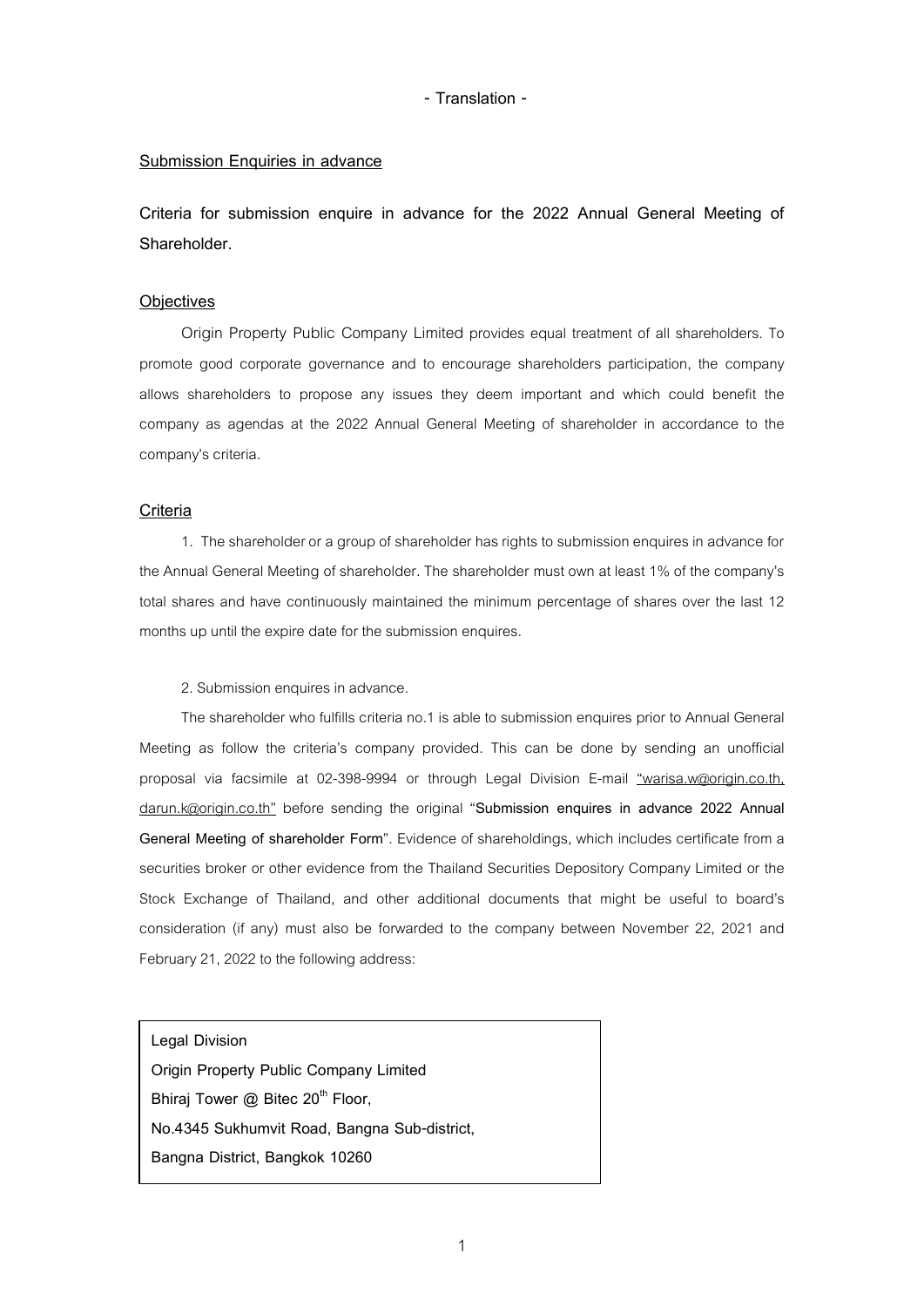#### **- Translation -**

3. The Legal division of company will collect and propose the submission enquires of shareholder to the company's board of directors and the company will give the answer to the shareholder prior to the date of Annual General Meeting of shareholder or on that date via facsimile or E-mail address. Should the company's board of directors has the submission enquires which is to be benefit on the operation of business or is to be totally effect on the interested person or business performance of company. The company's board of directors will propose this matter into the shareholder's meeting in next time.

The company will give the answer the submission enquires in advance by shareholder within March 30, 2022.

4. The company reserves the rights not to giving the answer of submission enquire in advance by shareholder as following details;

4.1) the submission enquires in advance is not related to the topic of 2022 Annual General Meeting of shareholder.

4.2) the submission enquires in advance is imputed to any person or makes a disreputable company.

4.3) the shareholders do not fill the form completely or not enclosed evidences of their shareholders completely as following the regulation of company's provided.

2